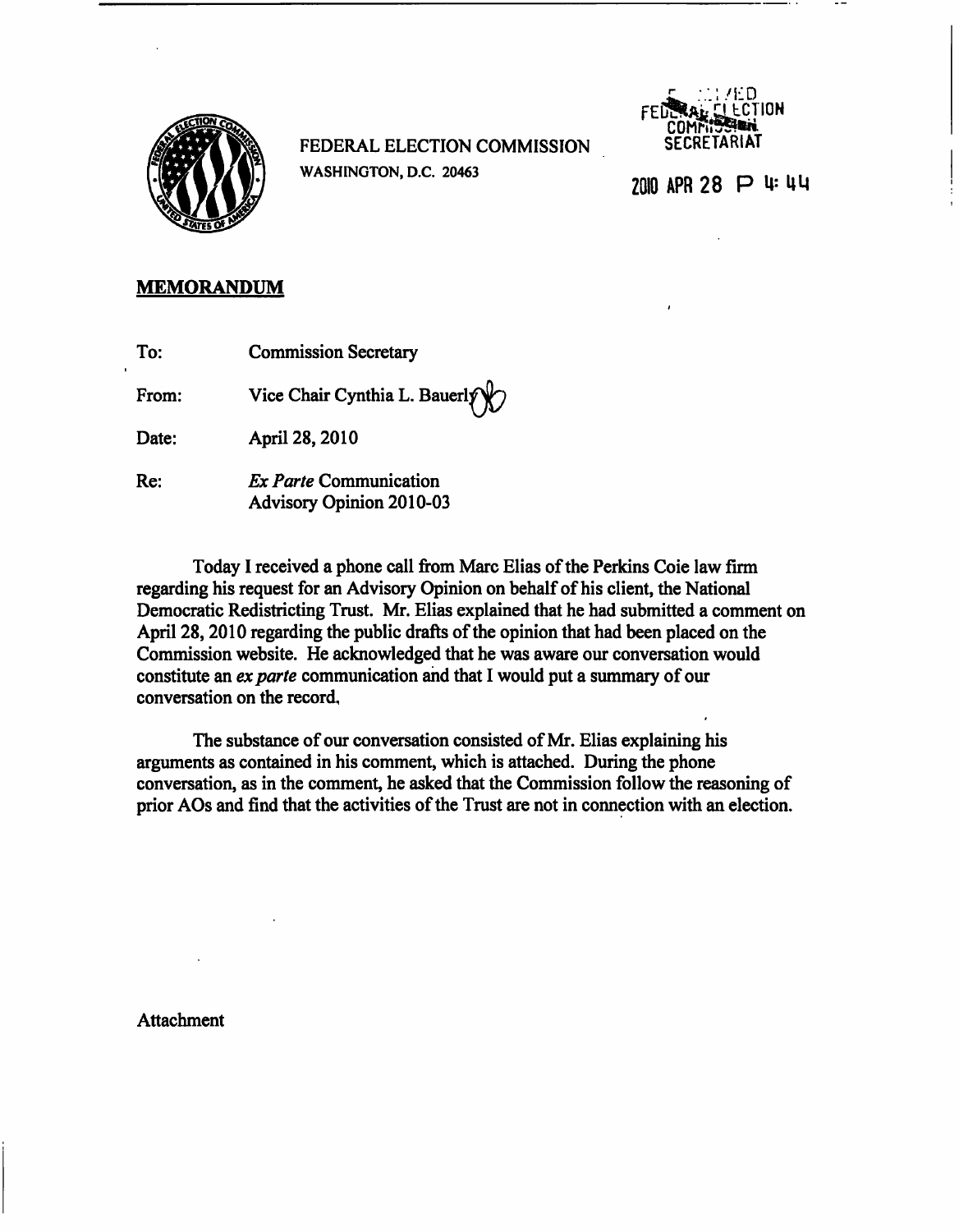

Marc Erik Elias 607 Fourteenth Street N.W. Kale Sawyer Keanc Washington, D.C. 20005-2011 PHONI:: (202) 628-6600 . PHONE: 202.628.6600 FAX: (202)434-1690 FAX: 202.434.1690 EMAIL: MElias@perkinscoie.com www.perkinscoie.com K.S.Keane@perkinscoie.com

April 28, 2010

## VIA FACSIMILE

Ms. Darlene Harris Acting Commission Secretary Federal Election Commission 999 E Street, N.W. Washington, DC 20463

## Re: Comments on Drafts of Advisory Opinion 2010-03

Dear Ms. Harris:

We are writing on behalf of the National Democratic Redistricting Trust (the "Trust"). The Commission should adopt Draft A of Advisory Opinion 2010-03, which is grounded in the plain language of 2 U.S.C. § 4411 and consistent with the Commission's past advisory opinions. It should reject Draft B, which improperly interprets the statute and is belied by those same opinions.

The core question for the Commission is whether the activities of the Trust  $-$  which is neither a federal political committee nor a nonfederal political organization, and which engages in no Federal Election Activity whatsoever, see 2 U.S.C.  $\S$  431(20) – are in connection with a Federal or non-Federal election. If the Trust's activities are not in connection with a Federal or non-Federal election, then it follows inexorably that Members of Congress may solicit funds freely on its behalf.

None of the Trust's activities is in connection with any election. The sole purpose of the Trust is to pay for the pre-litigation and litigation costs that arise *following* the next legislative redistricting process. The Trust will fund no effort to influence the outcome of any particular election: it will not seek to put any matters on any ballot, nor will it use its funds to expressly advocate the election or defeat of any candidate for office or to support or oppose any ballot measure. As Draft A correctly states, the Trust's proposed activities will no more affect elections than seeking changes to campaign finance laws. See, e.g., Shays v. FEC, 414 F.3d 76, 84 (D.C. Cir. 2005) (quoting plaintiffs' declarations: "I face the strong risk that unregulated soft

70916-000 I/LEG AL18186022.1

ANCHORAGE · BEIJING · BELLEVUE · BOISE · CHICAGO · DENVER · LOS ANGELES · MENLO PARK OLYMPIA • PHOENIX • PORTLAND • SAN FRANCISCO • SEATTLE • SHANGHAI • WASHINGTON, D.C.

Perkins Coie LIP and Affiliates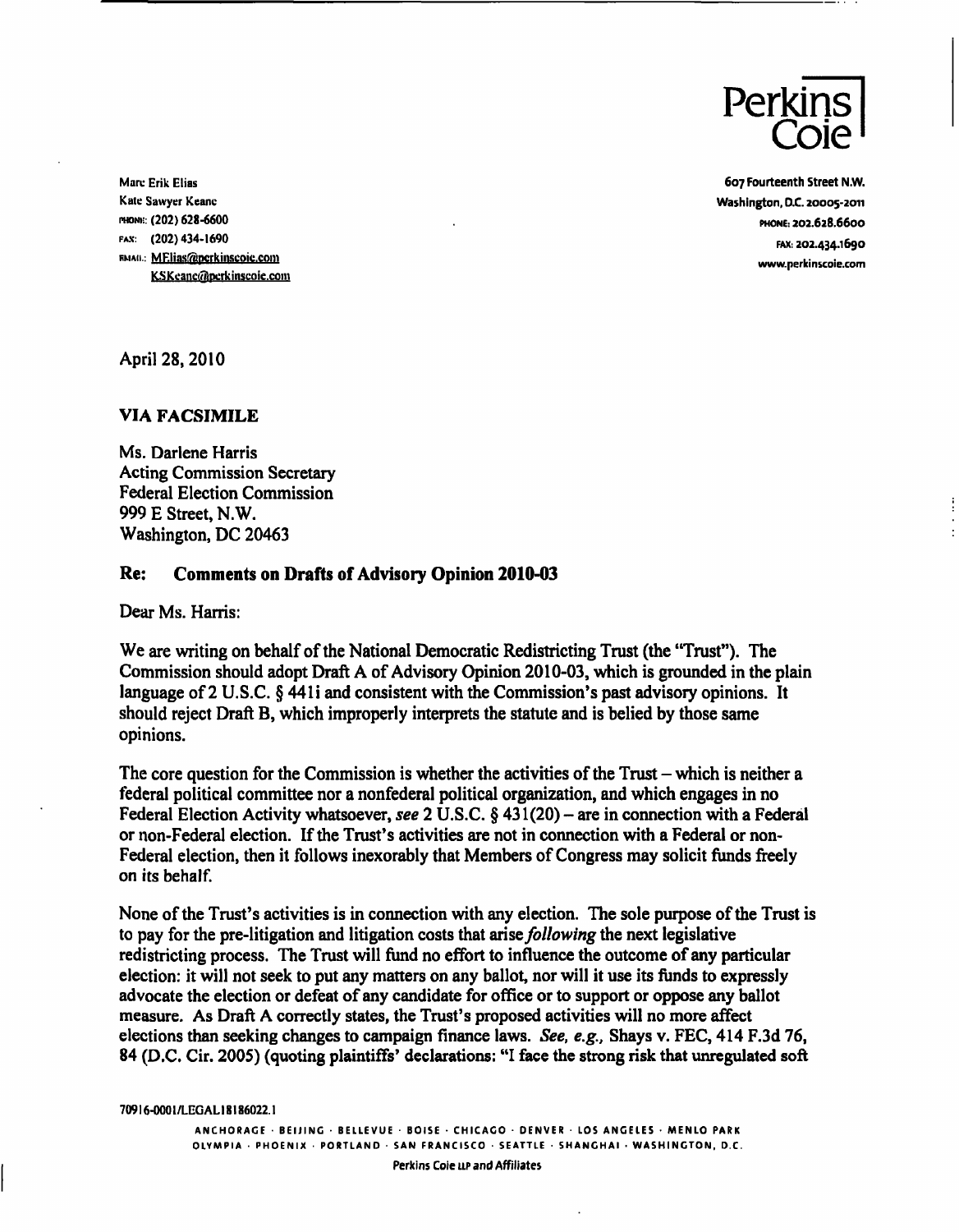Ms. Darlene Harris April 28, 2010 Page 2

money contributions will again be used in an attempt to influence federal elections in which I am a candidate ... I will be open to attack, during critical time periods just before the primary and general elections, in broadcast advertising campaigns mounted by groups seeking to evade the contribution limits, source prohibitions, and disclosure requirements imposed by Congress.")

Indeed, as the Commission correctly found in Advisory Opinion 2003-15 (Majette), the mere fact that a lawsuit may have an *impact* on an election does not mean that its costs were "in connection with" that election. There must be some effort involved to influence voting behavior, or at least to determine which votes are counted. See Advisory Opinion 2009-04 (Franken). Here, in stark contrast with both the Majette and Franken opinions, one cannot identify the election with which the Trust's analysis and litigation activities are supposed to be "in connection." The Trust's activities may ultimately shape the environment in which some future elections occur – whether in 2012, 2014, 2018 or 2020. But the same is true – and even more so - of other efforts to shape public policy, that are entirely unaffected by 441 i(e)'s restrictions.

Thus lies the core failure of Draft B: it eschews statutory analysis, and the vast preponderance of earlier Commission decisions, in order to leap to an intuitive conclusion that the shaping of legislative district lines must be "in connection with" an election. It is impossible to square Draft B with the whole line of pre-BCRA advisory opinions that found no election-influencing purpose in efforts to affect the redistricting process. Nor can Draft B be reconciled with Advisory Opinion 2003-15, a post-BCRA opinion, that found litigation expenses related to a particular election to be outside 441i(e)'s scope.

Draft B finds that the Trust's activities are "of value to Members of Congress," infers a risk of quid pro quo corruption, and hence concludes that BCRA restricts the solicitation. But this evades  $-$  and does not answer  $-$  the core question, which is whether the Trust's activities are in connection with an election. The activities of a non-politically active charity can be "of value to Members of Congress." And Members may solicit for such charities, without limit. See 2 U.S.C. § 441i(e)(4)(A). "[I]t requires no special genius to recognize the political consequences" of reversing a candidate's primary victory through the court system. And yet the Commission has said clearly that the costs of such defensive litigation lie beyond the scope of § 441i(e). See Advisory Opinion 2003-15.

Draft B also cites the recent RNC v. FEC decision for the proposition that, because national parties may not raise soft money to affect redistricting, Members of Congress may not do so either. But this, too, evades the question. There is no question that 441i(a)'s restrictions on the national parties are different – and indeed significantly broader than  $-441i(e)$ 's restrictions on individual Members of Congress. See, e.g., Public Financing of Presidential Candidates and Nominating Conventions, 68 Fed. Reg. 47, 386, 47,404-05 (2003) (determining that, while national party committee agents may solicit only up to \$5,000 from federally permissible sources